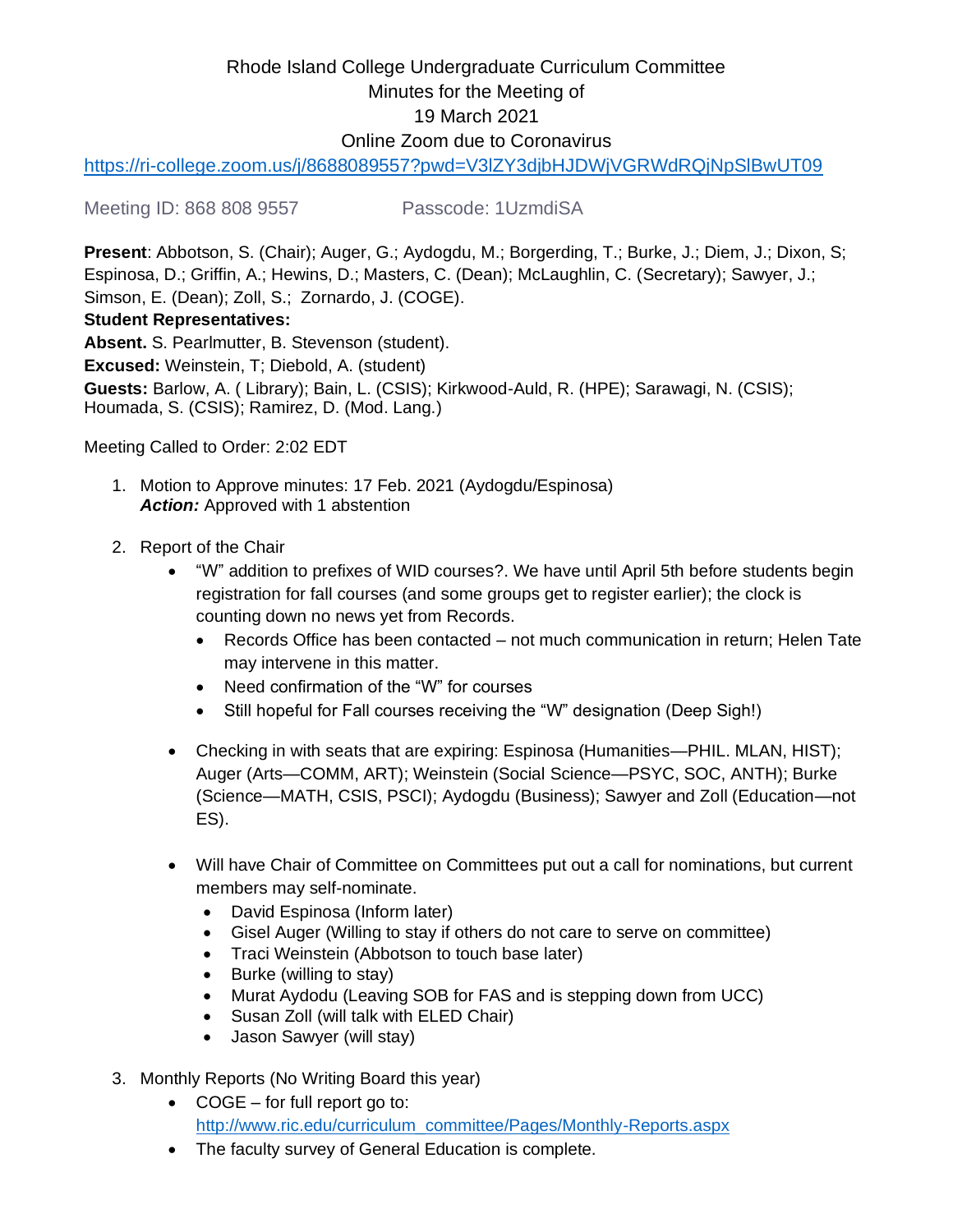- Draft of a student survey of General Education is near completion will be sent out in March – April
- COGE will meet with counterparts from CCRI and URI for further discussions about general education in April.
- RIC has applied to the AAC&U's summer institute on General Education.
- A new Assessment Coordinator, Tanni Chaudhuri has been selected.
- COGE has been busy discussing the Bachelor in General Studies and the associated general education program. They hope to have a workable program by the end of the month.
- 4. New Business

## *Modern Languages*

#### *Motion to Approve: 20-21-020* (Borgerding/Auger)

• 20-21-020 Approve a revision of the Latin American studies minor to list appropriate course choices in the catalog—total credits remain the same.

**Discussion: #020** seeks approval for a revision to Latin American Studies Minor to provide better guidance for the sequence of courses to fulfill the requirements for this minor; the total credits (18-20) will remain the same.

*Action:* Unanimously Approved

## *Health and Physical Education*

## *Motion to Approve: 20-21-023* (Sawyer/Hewins)

• 20-21-023 Approve a revision of the prerequisites for HPE 413: Practicum in Elementary Physical Education.

*Discussion: #023* requests approval for a revision to the prerequisites for HPE 413 Practicum in Elementary Physical Education. They will add HPE 301 and HPE 313 in order to ensure the students are following the right sequence of courses. *Action:* Unanimously Approved

### *CS and Information Systems*

#### *Motion to Approve: 20-21-024* (Zoll/Aydogdu)

• 20-21-024 Approve the renaming of the Data Science minor as Data Analytics (to better differentiate it from the new Data Science major), and rename CSCI 470 Introduction to Data Analytics.

*Discussion: #024* asks approval for a revision to the Data Science Minor to rename it Data Analytics. The title of CSCI 470 Introduction to Data Science will be revised to reflect the minor title change: Introduction to Data Analytics. Students currently in the minor will not be impacted, but follow the catalog information when they entered the college. **Action: Unanimously Approved** 

- 20-21-025 Tabled.
- 20-21-026 Tabled.
- 20-21-027 Tabled.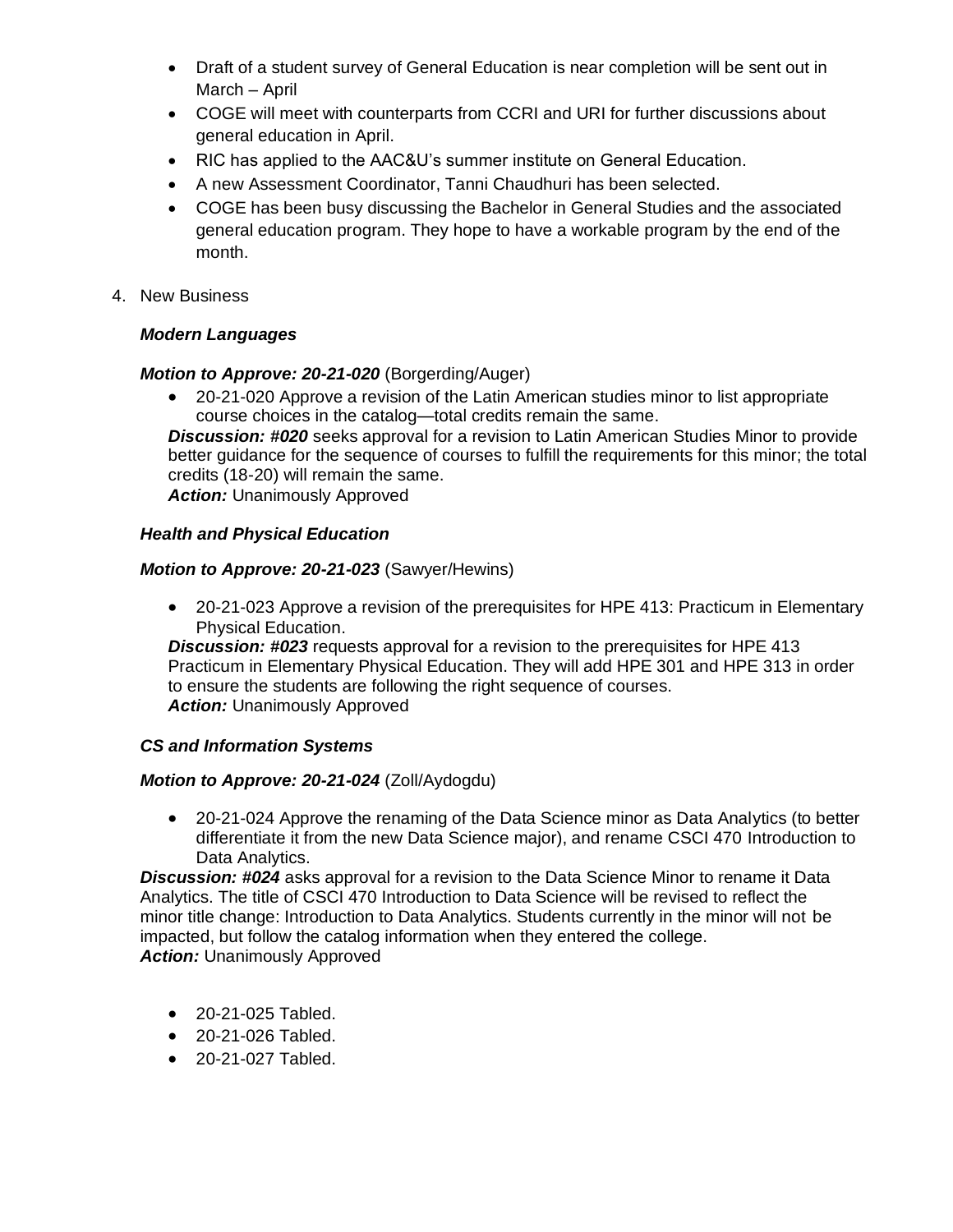#### *CS and Information Systems*

### *Motion to Bundle and Approve: 20-21-028 – 20-21 – 030* (Hewins/Sawyer)

- 20-21-028 Approve the creation of a new 20 credit minor in Web Development for Computer Science and Information Systems department.
- 20-21-029 Approve revisions to the title, description, prerequisites, and when offered of CIS 324 Dynamic Web Development, and cross list it as CSCI 324 Dynamic Web Development.
- 20-21-030 Approve revisions to the title, description, prerequisites and when offered of the cross-listed course CIS/CSCI 416 Web Design.

*Discussion: #128* requests approval for the creation of a new 20 credit minor in Web Development for the Computer Science and Information Systems department. The minor will will use courses already being taught by the department.

*#129* seeks approval for revisions CIS 324 Dynamic Web Development to update the title and description to better reflect industry standards; adjust the prerequisites to make the course more accessible, revise when it is being offered, and cross-list it so we can attract majors from both CIS and CSCI.

*#130* requests approval for revisions to the title, description, prerequisites, and time offered for this cross-listed course: CIS/CSCI 416 Web Design. This will be housed under Computer Science minor options.

**Action: Unanimously Approved** 

#### *CS and Information Systems*

#### *Motion to Approve: 20-21-031 (Borgerding/Auger)*

• 20-21-031 Approve a revision to the prerequisite of CSCI 313 Computer Organization and Architecture and another revision to the CSCI BA and BS programs in how they list the CSCI 416 Web Design course so it becomes an option between two other similar skill-level courses in the list of electives. The proposal also notes a needed correction to an error in the prerequisite of CSCI 401W.

*Discussion: #031* requests approval of a revision to the prerequisite of CSCI 313 Computer Organization and Architecture, and revisions to the catalogue listing for the CSCI BA and BS programs and the way CSCI 416 Web Design course is recorded; so it becomes an option between two other similar skill-level courses in the list of electives. The proposal requests a correction to an error in the prerequisite of CSCI 401W.

**Action: Unanimously Approved** 

#### *Curriculum Committee/Catalogue – Writing in the Discipline Designation (WID)*

#### *Motion to Approve: 20-21-032* (Espanoza/Diem)

• 20-21-032. Approve the addition of the "W" to the prefix of the following courses that have been additionally identified as Writing in the Discipline (WID) courses: CHEM 205, CHEM 206, CHEM 404,CHEM 407, CHEM 416,ELED 202, ENGL 230, ENGL 233, FREN 201, FREN 202, FREN 420, FREN 460, GEOG 100, GEOG 460 (done in course listings but not in program), MGT 430, MGT 461, MUS 205, MUS 206, MUS 391, MUS 492, MUS 493, PFA 461, PHYS 313, PHYS 413, PORT 201, PORT 202, PORT 420, PORT 460, SED 301, SWRK 302, SWRK 326, SPAN 201, SPAN 202, SPAN 420, SPAN 460, SPED 202, SPED 210, SPED 312, YDEV 300, and YDEV 352. Also, remove the "W" on the prefixes of the following courses: GEOG 200, MGT 322, MGT 348, MKT 215, MKT 334, and SPED 436.

*Discussion: #032* requests approval for the addition of "W" to identified courses. Some of these courses were an initial offering as these departments have finalized their WID plans, three other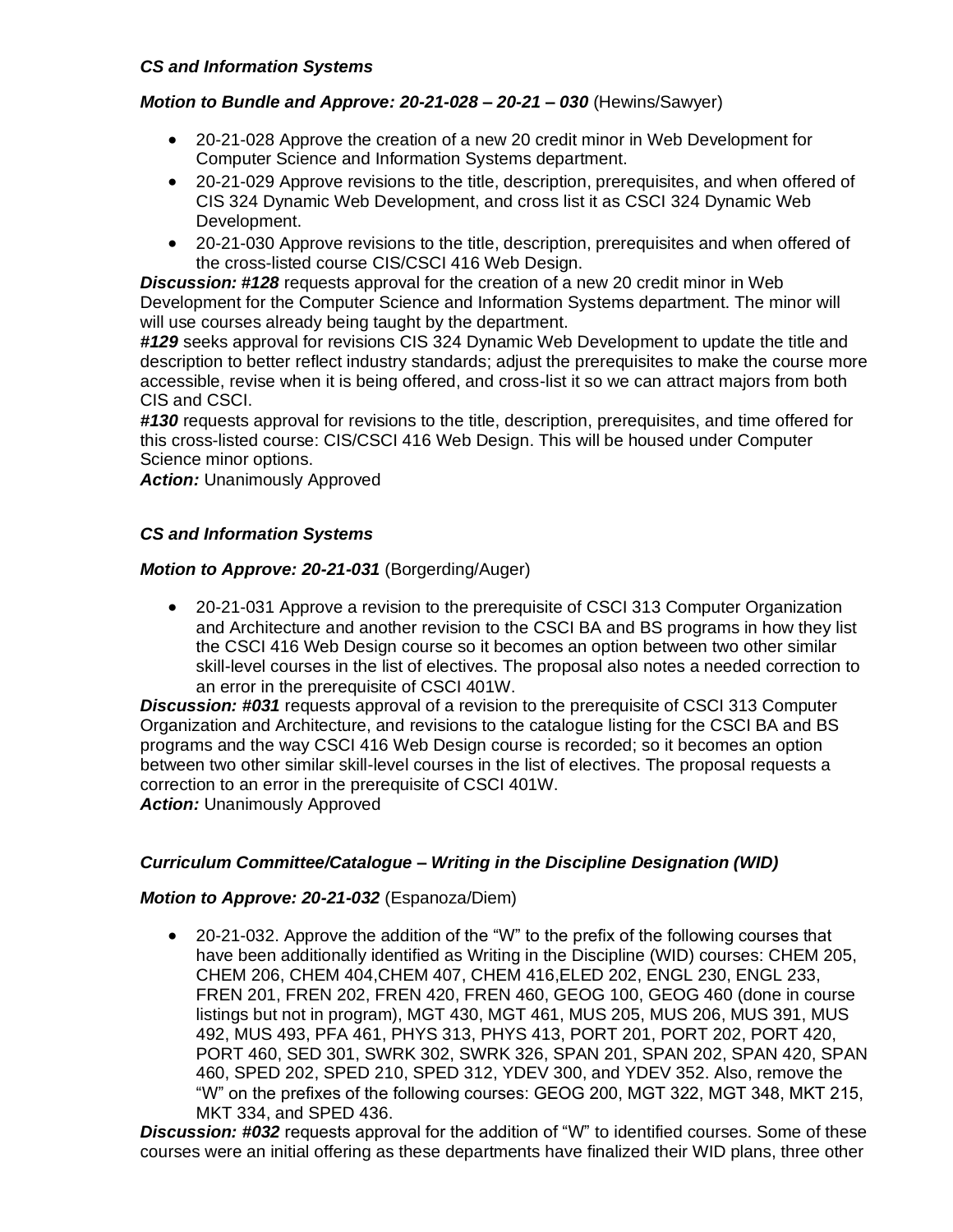departments have revised their WID statements on their homepages, and so the following courses will no longer be identified as WID: GEOG 200, MGT 322, MGT 348, MKT 215, MKT 334, and SPED 436.

All major programs now have clearly identified courses for Writing in the Discipline, but there are a few who still need to add details regarding their choices to their webpage (FSEHD websites are in progress).

**Action: Unanimously Approved** 

## *Film Studies*

## *Motion to Bundle and Approve: 20-21-033 – 20-21-034:* (Espinosa/Borgerding)

- 20-21-033 Approve the revision of the following FILM course titles: FILM 218 Foundation in Film Production; FILM 219 Foundations in Film Theory and Analysis; FILM 454 Seminar in Contemporary Film and Theory. Also FILM 370 and FILM 371 will have lower numbers: FILM 270 Screenwriting I and FILM 271 Screenwriting II, and the revised FILM 270 will have FILM 116 as its revised prerequisite.
- 20-21-034 Approve the revision of the following FILM courses' prerequisites: FILM 349 (cross-listed with ANTH 349); FILM 351; FILM 352; FILM 353; FILM 354 and FILM 355, will all exchange the FILM 219 prerequisite for FILM 116.

*Discussion: #033* seeks approval for the revision of the following FILM course titles: FILM 218 Foundation in Film Production; FILM 219 Foundations in Film Theory and Analysis; FILM 454 Contemporary Film and Theory. They further request that FILM 370 and FILM 371 be granted lower course numbers: FILM 270 Screenwriting I and FILM 271 Screenwriting II, and the revised FILM 270 will have FILM 116 as its revised prerequisite.

*#034* requests for the following revisions the revision for the following FILM courses' prerequisites: FILM 349 (cross-listed with ANTH 349); FILM 351; FILM 352; FILM 353; FILM 354 and FILM 355, will all exchange the FILM 219 prerequisite for FILM 116 (and reference to *consent of instructor* will be revised to *consent of program director*. The prerequisite changes will allow transfer students quicker access to upper level courses. The titles are being changed to make RIC titles either more consistent with those at CCRI and URI, or to better differentiate course offerings.

**Action: Unanimously Approved** 

- 20-21-035 Tabled.
- 5. Any Other Business

#### *Undergraduate Curriculum Committee*

#### *Motion to Approve an Amendment to the UCC Manual (Griffin/Auger)*

1. Amendment to UCC Manual chapter 3.5 section on the deletion of courses process. [sent to UCC ahead of time]

**Discussion:** Accreditation policies suggest that courses not taught in two years or more (and not scheduled to be taught in that third year) should be deleted so we are updating instructions to reflect this. We are also moving the deadline to report on such actions from November to December to accommodate large schools at RIC and give them more time to compile the information. All lists now should be available to the Executive Committee of UCC for the first Friday in December. The decisions will be voted on during the regular December UCC meeting.

**Action:** Unanimously Approved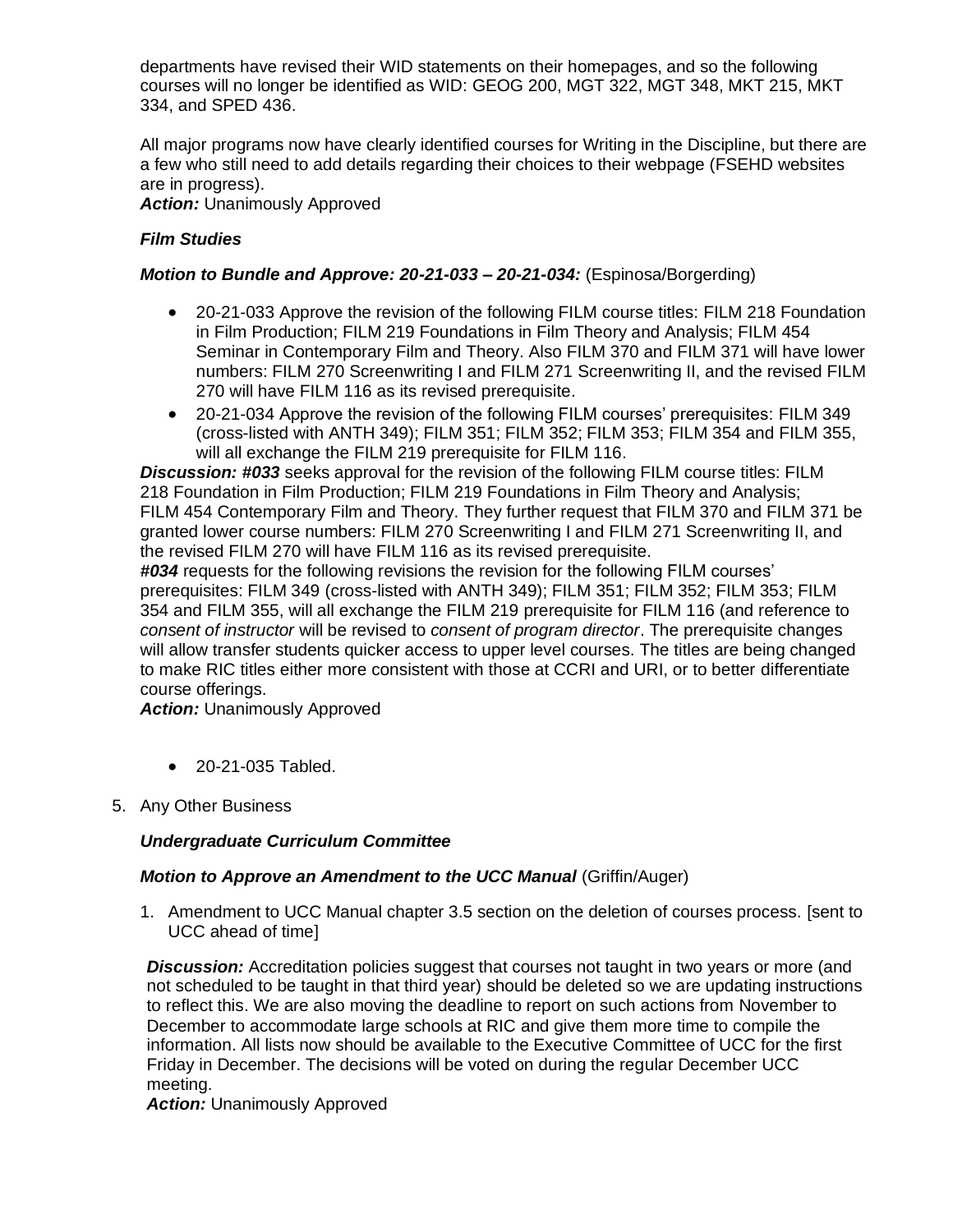2. UCC 2+2 assignment, see details below (initial reports):

## **Follow up on the proposal regarding 2+2 plans between RIC and CCRI:**

### **Which departments have been contacted, and which responded?**

## **Any existing 2+2 plans confirmed? Any in development? Any felt to be impossible?**

**Auger: Art; Communication** (P); **Film Studies** – Vince is working on a 2+2 agreement; will contact Art department soon.

**Borgerding: Music; Theatre; and Dance**. Theater and Dance contacted but not heard back. Music have discussed but had questions.

*Discussion***:** Who gets to assess CCRI course transferability and what can be required in terms of the student's proficiency—minimum grade? Audition is a possibility.

**Abbotson: English** (contacted; looking into the possibility, especially of the Professional Writing Concentration)**; Modern Languages** (contacted, will work on something)**; Liberal Studies** (contacted, but not a workable idea)**; Africana Studies** (contacted, will work on something)**.**

**Espinosa: History;** Philosophy**; Global Studies; Gender and Women's Studies** All have been contacted except for Philosophy. None have a program. David is planning a joint meeting.

**Weinstein: Psychology (P); Anthropology** program submitted to Holly Shadoian and waiting to hear back**; Environmental Studies (P)**; Chemical Dependency/Addiction—have a 2+2. Mapped out but reluctant to submit as there are staffing issues. Provided a report with several concerns.

*Discussion:* Departments were asking for identification of 2+2 plan students so they can welcome them and plan better. May not be a way to identify as they do not declare this intent as they would with the JAA. 2+2 is more of a road map to complete final 2 years at RIC?

Who assists 2+2 student? Sarah Reilly (OASIS) helps CCRI transfer students.

Psychology has a 2+2 program (and a JAA) – but is having problems teaching upper level courses and not enough seats for transfer students.

**Dixon: Political Science; Geography; Public Admin** (P); **Sociology** (P); **Justice Studies** (P). All contacted and waiting for responses from programs.

#### **Hewins: Biology** (P—BA&BS); **Health Sciences** (P); **Physics; Chemistry**

Met with Rebeka Meirson, Eric Hall, and Eric Roberts – BIOL is in place – Health Science has programs available, working on others for MEDI programs with Holly Shadoian. Sarah Knowlton – started drafting, but concerns regarding the difference in lab experience between the schools.

*Discussion:* Labs at RIC and CCRI may not be the same, need to be aligned better – CCRI transfer students' abilities seem to be limited.

**Burke: Computer Science; Computer Information Systems** (P); **Math; Data Science** CIS done; may need updating and looking at CSCI side Math and Data Science are preparing a programs.